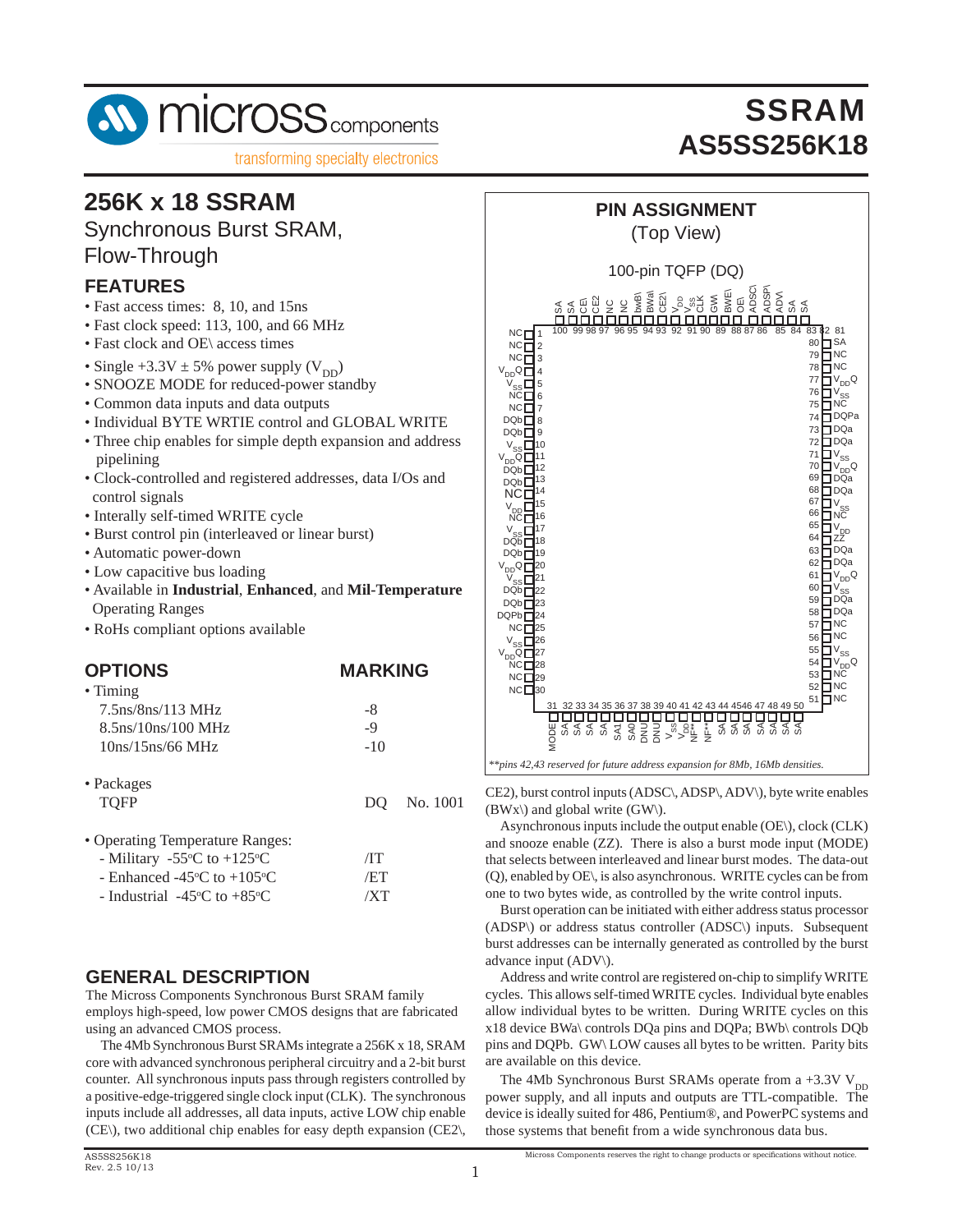

**M** MICross<sub>components</sub>

# **SSRAM AS5SS256K18**

transforming specialty electronics

### **PIN DESCRIPTIONS**

| <b>PIN NUMBERS</b>                                                           | <b>SYM</b>               | <b>TYPE</b>              | <b>DESCRIPTION</b>                                                                                                                                                                                                                                                                                                                                                                                                   |
|------------------------------------------------------------------------------|--------------------------|--------------------------|----------------------------------------------------------------------------------------------------------------------------------------------------------------------------------------------------------------------------------------------------------------------------------------------------------------------------------------------------------------------------------------------------------------------|
| 37, 36, 32-35, 44-50,<br>80-82, 99, 100                                      | SA0, SA1,<br>SA          | Input                    | Synchronous Address Inputs: These inputs are registered and must meet the setup and<br>hold times around the rising edge of CLK.                                                                                                                                                                                                                                                                                     |
| 93, 94                                                                       | BWa\<br>BW <sub>b</sub>  | Input                    | Synchronous Byte Write Enables: These active LOW inputs allow individual bytes to be<br>written and must meet the setup and hold times around the rising edge of CLK. A byte<br>write enables is LOW for a WRITE cycle and HIGH for a READ cycle. BWa\ controls DQa<br>pins and DQPa; BWb\ controls DQb pins and DQPb.                                                                                               |
| 87                                                                           | <b>BWE\</b>              | Input                    | Byte Write Enable: This active LOW input permits BYTE WRITE operations and must meet<br>the setup and hold times around the rising edge of CLK.                                                                                                                                                                                                                                                                      |
| 88                                                                           | <b>GW\</b>               | Input                    | Global Write: This active LOW input allows a full 18-bit WRITE to occur independent of the<br>BWE\ and BWx\ lines and must meet the setup and hold times around the rising edge of<br>CLK.                                                                                                                                                                                                                           |
| 89                                                                           | <b>CLK</b>               | Input                    | Clock: This signal registers the addresses, data, chip enables, byte write enables and burst<br>control inputs on its rising edge. All synchronous inputs must meet setup and hold times<br>around the clock's rising edge.                                                                                                                                                                                          |
| 98                                                                           | CE\                      | Input                    | Synchronous Chip Enable: This active LOW input is used to enable the device and<br>Conditions the internal use of ADSP\. CE\ is sampled only when a new external address is<br>loaded.                                                                                                                                                                                                                               |
| 92                                                                           | CE2\                     | Input                    | Synchronous Chip Enable: This active LOW input is used to enable the device and is<br>sampled only when a new external address is loaded.                                                                                                                                                                                                                                                                            |
| 97                                                                           | CE <sub>2</sub>          | Input                    | Synchronous Chip Enable: This active HIGH input is used to enable the device and is<br>sampled only when a new external address is loaded.                                                                                                                                                                                                                                                                           |
| 86                                                                           | OE\                      | Input                    | Output Enable: This active LOW, asynchronous input enables the data I/O output drivers.                                                                                                                                                                                                                                                                                                                              |
| 83                                                                           | <b>ADV\</b>              | Input                    | Synchronous Address Advance: This active LOW input is used to advance the internal<br>burst counter, controlling burst access after the external address is loaded. A HIGH on this<br>pin effectively causes wait states to be generated (no address advance). To ensure use of<br>correct address during WRITE cycle, ADV\ must be HIGH at the rising edge of the first<br>clock after an ADSP\ cycle is initiated. |
| 84                                                                           | ADSP\                    | Input                    | Synchronous Address Status Processor: This active LOW input interrupts any ongoing<br>burst, causing a new external address to be registered. A READ is performed using the<br>new address, independent of the byte write enables and ADSC\, but dependent upon CE\,<br>CE2, and CE2\. ADSP\ is ignored if CE\ is HIGH. Power-down state is entered if CE2 if<br>LOW or CE2\ is HIGH.                                |
| 85                                                                           | <b>ADSC\</b>             | Input                    | Synchronous Address Status Controller: This active LOW input interrupts any ongoing<br>burst, causing a new external address to be registered. A READ or WRITE is performed<br>using the new address if CE\ is LOW. ADSC\ is also used to place the chip into power-<br>down state when CE\ is HIGH.                                                                                                                 |
| 31                                                                           | <b>MODE</b>              | Input                    | Mode: This input selects the burst sequence. A LOW on this pin selects LINEAR BURST. A<br>NC or HIGH on this pin selects INTERLEAVED BURST. Do not alter input state while<br>device is operating.                                                                                                                                                                                                                   |
| 64                                                                           | ΖZ                       | Input                    | Snooze Enable: This active HIGH, asynchronous input causes the device to enter a low-<br>power standby mode in which all data in the memory array is retained. When ZZ is active,<br>all other inputs are ignored.                                                                                                                                                                                                   |
| (a) 58, 59, 62, 63, 68,<br>69, 72, 73<br>(b) 8, 9, 12, 13, 18, 19,<br>22, 23 | <b>DQa</b><br><b>DQb</b> | Input/<br>Output         | SRAM Data I/Os: Byte "a" is DQa pins; Byte "b" is DQb pins. Input data must meet setup<br>and hold times around the rising edge of CLK.                                                                                                                                                                                                                                                                              |
| 74, 24                                                                       | NC/DQPa<br>NC/DQPb       | <b>NC/I/O</b>            | No Connect/Parity Data I/Os: Byte "a" is DQPa pins; Byte "b" is DQPb pins.                                                                                                                                                                                                                                                                                                                                           |
| 15, 41, 65, 91                                                               | <b>VDD</b>               | Supply                   | Power Supply: See DC Electrical Characteristics and Operating Conditions for range.                                                                                                                                                                                                                                                                                                                                  |
| 4, 11, 20, 27, 54, 61,<br>70, 77                                             | VDDQ                     | Supply                   | Isolated Output Buffer Supply: See DC Electrical Characterics and Operating Conditions for<br>range.                                                                                                                                                                                                                                                                                                                 |
| 5, 10, 14, 17, 21, 26,<br>40, 55, 60, 67 71, 76,<br>90                       | <b>VSS</b>               | Supply                   | Ground: GND                                                                                                                                                                                                                                                                                                                                                                                                          |
| 38, 39                                                                       | <b>DNU</b>               | $\overline{\phantom{a}}$ | Do Not Use: These signals may either be unconnected or wired to GND to improve<br>package heat dissipation.                                                                                                                                                                                                                                                                                                          |
| 1-3, 6, 7, 16, 25, 28-30,<br>51-53, 56,57, 66, 75,<br>78, 79, 95, 96         | ΝC                       | -----                    | No Connect: These signals are not internally connected and may be connected to ground to<br>improve package heat dissipation.                                                                                                                                                                                                                                                                                        |
| 42, 43                                                                       | <b>NF</b>                |                          | No Function: These pins are internally connected to the die and will have the capacitance of<br>input pins. It is allowable to leave these pins unconnected or driven by signals.                                                                                                                                                                                                                                    |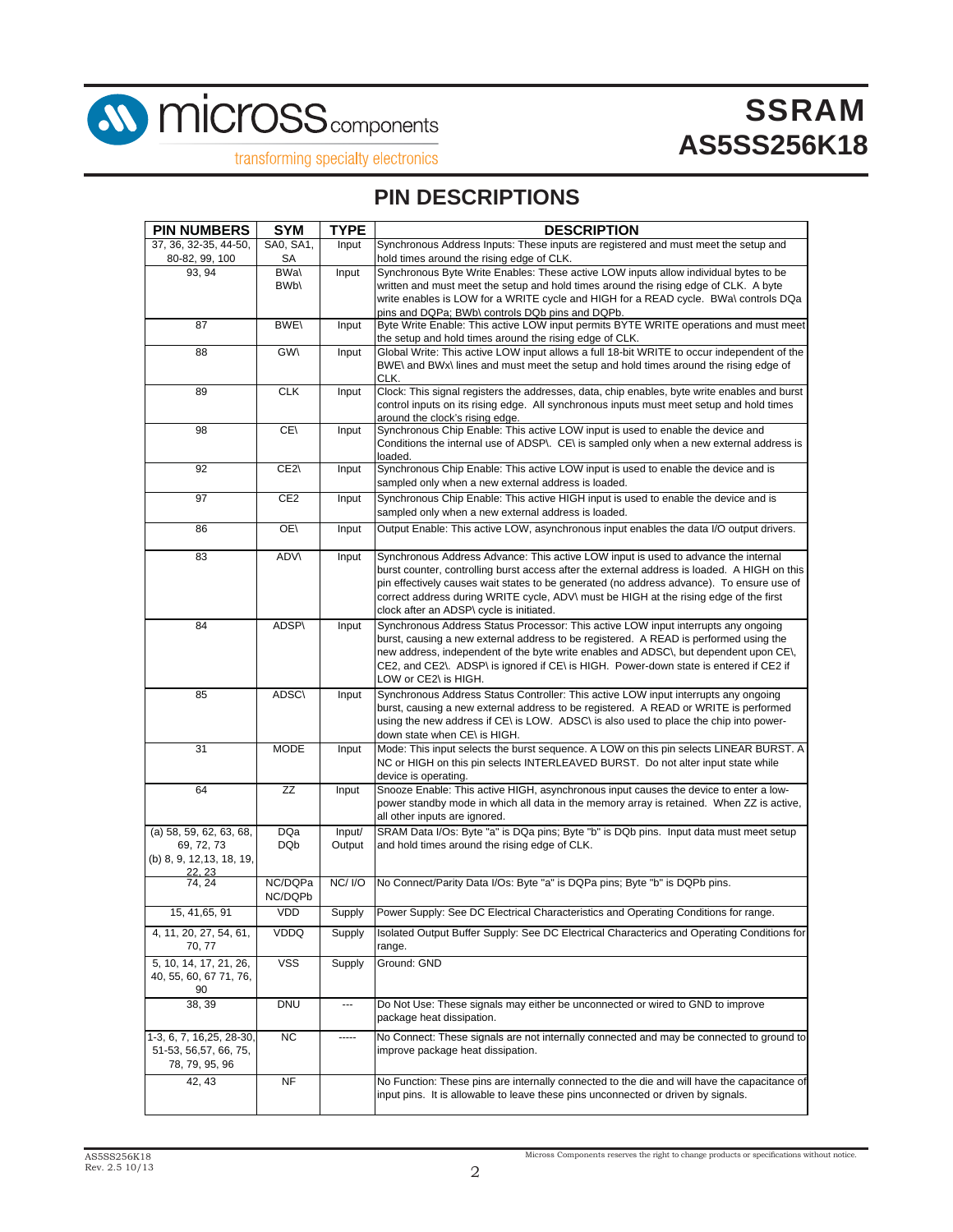

#### **INTERLEAVED BURST ADDRESS TABLE (MODE=NC OR HIGH)**

|       | FIRST ADDRESS (EXTERNAL) SECOND ADDRESS (INTERNAL) THIRD ADDRESS (INTERNAL) FOURTH ADDRESS (INTERNAL) |       |                     |
|-------|-------------------------------------------------------------------------------------------------------|-------|---------------------|
| X00   | X…X01                                                                                                 | K…X10 |                     |
| X01   |                                                                                                       | V11   | $. \times 10^{-7}$  |
| K…X10 | $\vee$                                                                                                | X00   | . . X0 <sup>4</sup> |
|       |                                                                                                       | .01   | XOC                 |

#### **LINEAR BURST ADDRESS TABLE (MODE=LOW)**

|            | FIRST ADDRESS (EXTERNAL) SECOND ADDRESS (INTERNAL) THIRD ADDRESS (INTERNAL) FOURTH ADDRESS (INTERNAL) |                                   |       |
|------------|-------------------------------------------------------------------------------------------------------|-----------------------------------|-------|
| X00        | X…X01                                                                                                 | ∕…X10                             |       |
| X…X01      | X…X10                                                                                                 | $\vee$                            | XX00  |
| 6…X10      | $\vee$                                                                                                | $\langle \dots \times 00 \rangle$ | X…X01 |
| $\vee$ 4.4 | X <sub>00</sub>                                                                                       | $\dots$ X01                       | X10   |

#### **PARTIAL TRUTH TABLE FOR WRITE COMMANDS**

| <b>FUNCTION</b>        | <b>GW\</b> | <b>BWE\</b> | <b>BWa\</b> | <b>BWb\</b> |
|------------------------|------------|-------------|-------------|-------------|
| <b>IREAD</b>           |            |             |             |             |
| <b>READ</b>            |            |             |             |             |
| WRITE Byte "a"         |            |             |             |             |
| WRITE Byte "b"         |            |             |             |             |
| <b>WRITE All Bytes</b> |            |             |             |             |
| <b>WRITE All Bytes</b> |            |             |             |             |

**NOTE:** Using BWE\ and BWa\ through BWb\, any one or more bytes may be written.

### **FUNCTIONAL BLOCK DIAGRAM**



**NOTE:** The Functional Block Diagram illustrates simplified device operation. See Truth Table, pin descriptions and timing diagrams for detailed information.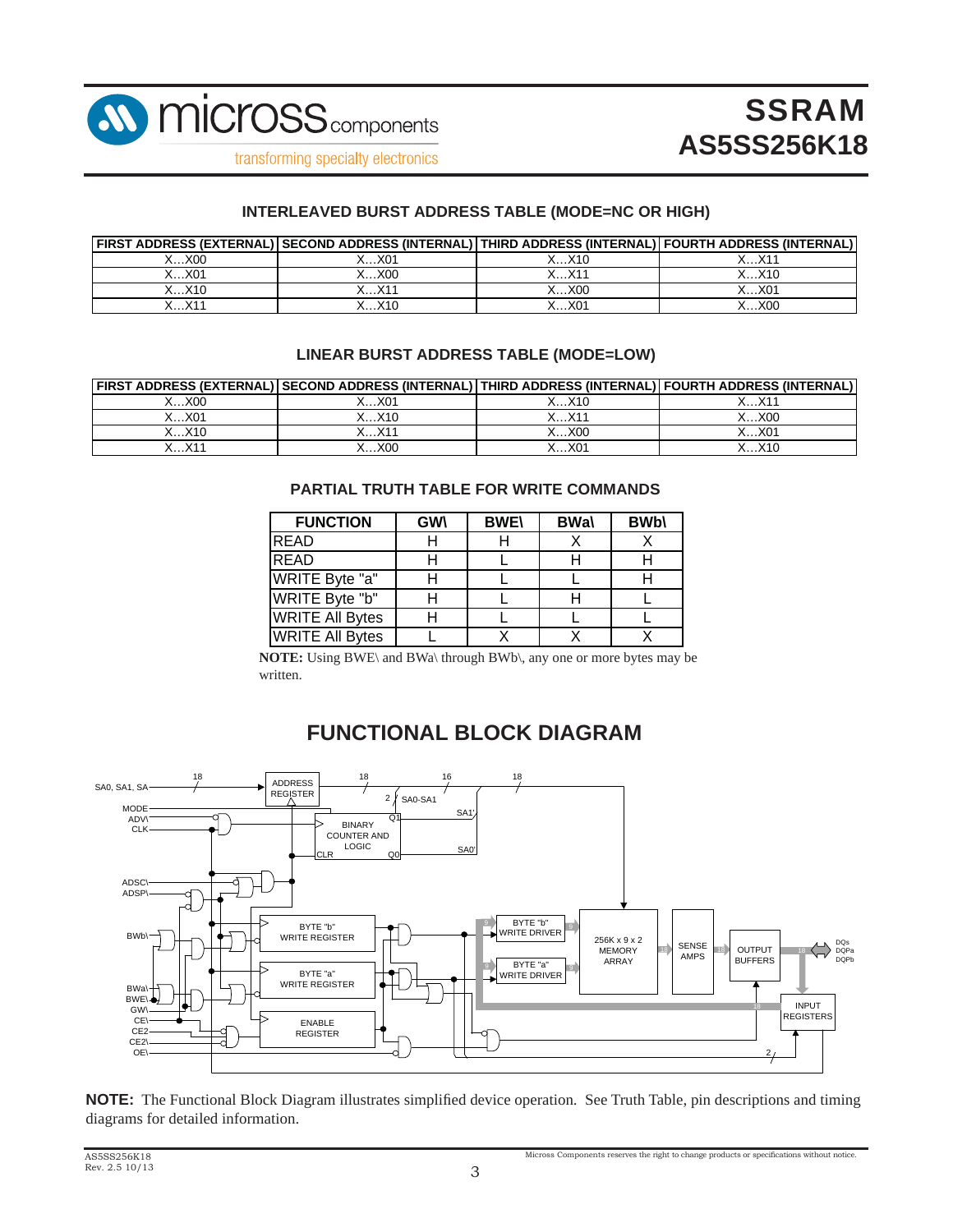

transforming specialty electronics

### **TRUTH TABLE**

| <b>OPERATION</b>                   | <b>ADDRESS</b>  | <b>CEN</b> | CE2 | CE <sub>2</sub> | <b>ZZ</b> |   |   |   | <b>ADSP\I ADSC\I ADV\I WRITE\</b> | <b>OE\</b> | <b>CLK</b> | <b>DQ</b> |
|------------------------------------|-----------------|------------|-----|-----------------|-----------|---|---|---|-----------------------------------|------------|------------|-----------|
|                                    | <b>USED</b>     |            |     |                 |           |   |   |   |                                   |            |            |           |
| DESELECT Cycle, Power-Down         | <b>NONE</b>     | н          | X   | Χ               |           | Χ |   | Χ | X                                 | X          | L-H        | High-Z    |
| DESELECT Cycle, Power-Down         | <b>NONE</b>     |            | X   |                 |           |   | X | X | Χ                                 | X          | L-H        | High-Z    |
| DESELECT Cycle, Power-Down         | <b>NONE</b>     |            | н   | X               |           |   | Χ | Χ | Χ                                 | X          | L-H        | High-Z    |
| DESELECT Cycle, Power-Down         | <b>NONE</b>     |            | Χ   |                 |           | Н |   | Χ | X                                 | X          | L-H.       | High-Z    |
| DESELECT Cycle, Power-Down         | <b>NONE</b>     |            | н   | X               |           | Н |   | Χ | X                                 | X          | L-H.       | High-Z    |
| SNOOZE MODE, Power-Down            | <b>NONE</b>     | X          | Χ   | X               | Н         | X | Χ | Χ | X                                 | X          | Χ          | High-Z    |
| READ Cycle, Begin Burst            | EXTERNAL        |            |     | н               |           |   | X | X | $\overline{\mathsf{x}}$           |            | L-H        | Q         |
| READ Cycle, Begin Burst            | <b>EXTERNAL</b> |            |     | н               |           |   | X | X | X                                 | н          | L-H        | High-Z    |
| <b>WRITE Cycle, Begin Burst</b>    | <b>EXTERNAL</b> |            |     | н               |           | н |   | X |                                   | Χ          | L-H        | D         |
| READ Cycle, Begin Burst            | <b>EXTERNAL</b> |            |     | н               |           | н |   | X | Н                                 |            | L-H        | Q         |
| <b>READ Cycle, Begin Burst</b>     | <b>EXTERNAL</b> |            |     | н               |           | Н |   | X | H                                 | H          | L-H        | High-Z    |
| READ Cycle, Continue Burst         | <b>NEXT</b>     | X          | X   | X               |           | Н | H |   | Н                                 |            | L-H        | Q         |
| READ Cycle, Continue Burst         | <b>NEXT</b>     | Χ          | X   | Χ               |           | H | H |   | H                                 | H          | L-H        | High-Z    |
| READ Cycle, Continue Burst         | <b>NEXT</b>     | Н          | X   | X               |           | X | H |   | H                                 |            | L-H        | Q         |
| <b>READ Cycle, Continue Burst</b>  | <b>NEXT</b>     | н          | X   | X               |           | X | Н |   | H                                 | н          | L-H        | High-Z    |
| <b>WRITE Cycle, Continue Burst</b> | <b>NEXT</b>     | Χ          | X   | Χ               |           | Н | н |   |                                   | X          | L-H        | D         |
| <b>WRITE Cycle, Continue Burst</b> | <b>NEXT</b>     | н          | X   | X               |           | X | н |   |                                   | X          | L-H        | D         |
| READ Cycle, Suspend Burst          | <b>CURRENT</b>  | Χ          | X   | Χ               |           | н | н | н | н                                 |            | L-H        | Q         |
| <b>READ Cycle, Suspend Burst</b>   | <b>CURRENT</b>  | Χ          | X   | X               |           | н | н | н | н                                 | н          | L-H        | High-Z    |
| <b>READ Cycle, Suspend Burst</b>   | <b>CURRENT</b>  | н          | X   | X               |           | X | н | н | н                                 |            | L-H        | Q         |
| <b>READ Cycle, Suspend Burst</b>   | <b>CURRENT</b>  | н          | X   | X               |           | X | н | н | н                                 | н          | L-H        | High-Z    |
| <b>WRITE Cycle, Suspend Burst</b>  | <b>CURRENT</b>  | X          | X   | X               |           | H | H | н |                                   | X          | L-H        | D         |
| <b>WRITE Cycle, Suspend Burst</b>  | <b>CURRENT</b>  | н          | X   | X               |           | X | н | н |                                   | х          | L-H        | D         |

**NOTES:** 1. X means "Don't Care." \ means active LOW. H means logic HIGH. L means logic LOW.

- 2. For WRITE\, L means any one or more byte write enable signals (BWa\, BWb\) and BWE\ are LOW or GW\ is LOW. WRITE\ = H for all BWx\,  $BWE\backslash$ ,  $GW\backslash$  HIGH.
- 3. BWa\ enables WRITEs to DQas and DQPa. BWb\ enables WRITEs to DQbs and DQPb.
- 4. All inputs except OE\ and ZZ must meet setup and hold times around the rising edge (LOW to HIGH) of CLK.
- 5. Wait states are inserted by suspending burst.
- 6. For a WRITE operation following a READ operation, OE\ must be HIGH before the input data setup time and held HIGH throughout the input data hold time.
- 7. This device contains circuitry that will ensure the outputs will be in High-Z during power-up.
- 8. ADSP\ LOW always initiates an internal READ at the L-H edge of CLK. A WRITE is performed by setting one or more byte write enable signals and BWE\ LOW or GW\ LOW for the subsequent L-H edge of CLK. Refer to WRITE timing diagram for clarification.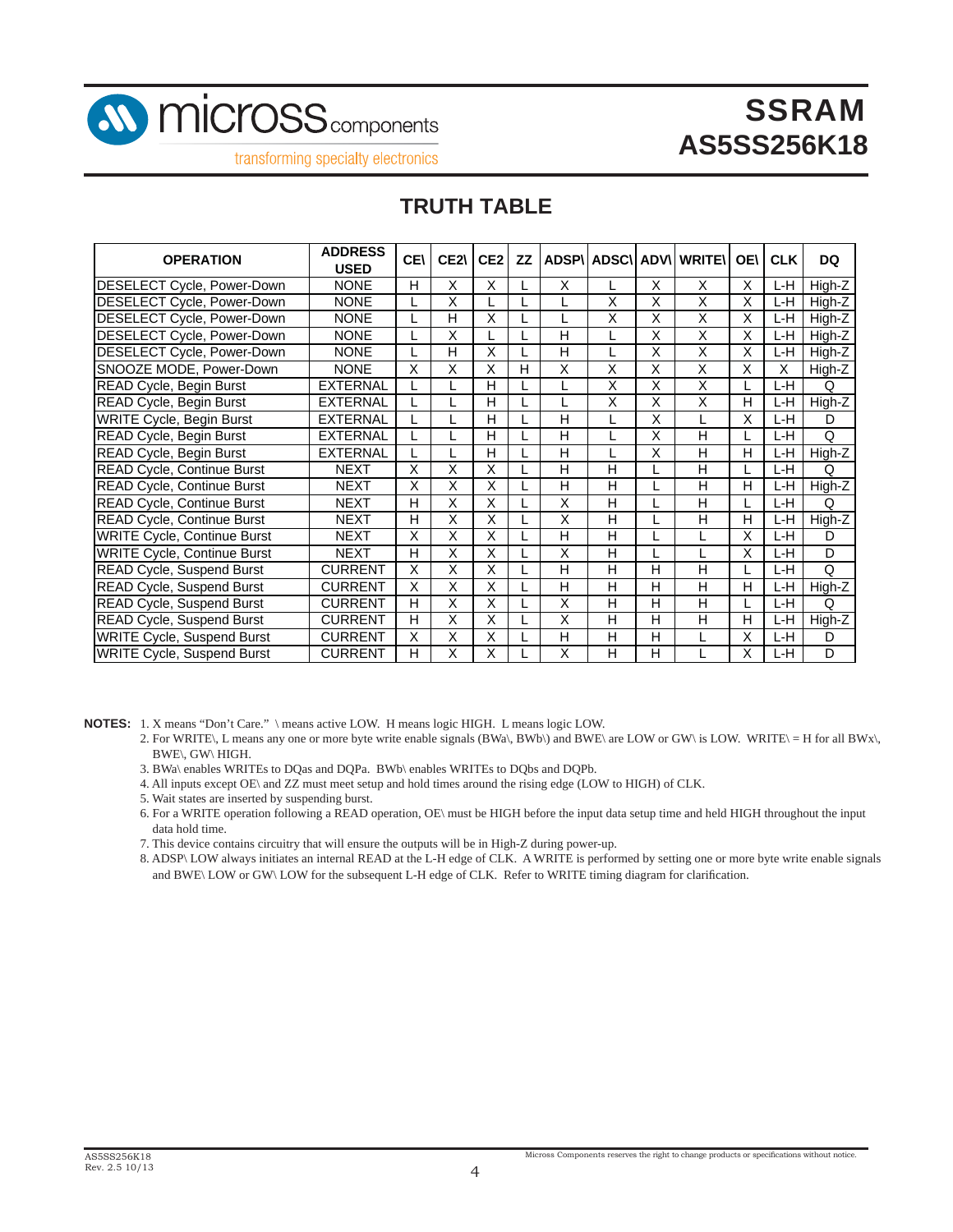

#### **ABSOLUTE MAXIMUM RATINGS\***

| Voltage on $V_{\text{nn}}Q$ Supply Relative to $V_{\text{ss}}$ -0.5V to +4.6V |  |
|-------------------------------------------------------------------------------|--|
| Storage Temperature (plastic) 55°C to +125°C                                  |  |
|                                                                               |  |
|                                                                               |  |

\*Stresses greater than those listed under "Absolute Maximum Ratings" may cause permanent damage to the device. This is a stress rating only and functional operation of the device at these or any other conditions above those indicated in the operational sections of this specification is not implied. Exposure to absolute maximum rating conditions for extended periods may affect reliability.

**SSRAM** 

**AS5SS256K18**

\*\*Maximum junction temperature depends upon package type, cycle time, loading, ambient temperature and airflow.

#### **DC ELECTRICAL CHARACTERISTICS AND RECOMMENDED OPERATING CONDITIONS**

(-55°C  $\leq$  T<sub>A</sub>  $\leq$  +125°C, -40°C  $\leq$  T<sub>A</sub>  $\leq$  +105°C and -40°C $\leq$ T<sub>A</sub> $\leq$ +85°C; V<sub>DD</sub> = +3.3V  $\pm$  5% unless otherwise noted)

| <b>DESCRIPTION</b>                   | <b>CONDITIONS</b>                                          | <b>SYMBOL</b>   | <b>MIN</b> | <b>MAX</b>     | <b>UNITS</b> | <b>NOTES</b> |
|--------------------------------------|------------------------------------------------------------|-----------------|------------|----------------|--------------|--------------|
| Input High (Logic 1) Voltage         |                                                            | V <sub>IH</sub> | 2.0        | $V_{DD} + 0.3$ | V            | 1, 2         |
| Input Low (Logic 0) Voltage          |                                                            | $V_{IL}$        | $-0.3$     | 0.8            | V            | 1, 2         |
| Input Leakage Current                | $(0 \vee \leq \vee_{IN} \leq \vee_{DD})$                   | IL <sub>I</sub> | $-2$       | 2              | μA           | 3            |
| Output Leakage Current               | Output(s) disabled;<br>0V≤V <sub>IN</sub> ≤V <sub>DD</sub> | $IL_{\Omega}$   | $-2$       | 2              | μA           |              |
| Output High Voltage                  | $I_{OH} = -4.0 \text{mA}$                                  | $V_{OH}$        | 2.4        | $-$            | V            | 1, 4         |
| Output Low Voltage                   | $I_{OL} = 8.0$ mA                                          | $V_{OL}$        |            | 0.5            | V            | 1, 4         |
| <b>Supply Voltage</b>                |                                                            | V <sub>DD</sub> | 3.135      | 3.465          |              |              |
| <b>Isolated Output Buffer Supply</b> |                                                            | $V_{DD}Q$       | 3.135      | 3.465          | V            | 1, 5         |

#### **CAPACITANCE**

| <b>DESCRIPTION</b>            | <b>CONDITIONS</b>               | <b>SYM</b> | <b>MAX</b> | <b>UNITS</b> | <b>NOTES</b> |
|-------------------------------|---------------------------------|------------|------------|--------------|--------------|
| Control Input Capacitance     | $T_A = 25^{\circ}C$ ; f = 1MHz; |            |            | рF           |              |
| Input/Output Capacitance (DQ) | $V_{DD} = 3.3V$                 | ∽ເ         |            | рF           |              |

#### **THERMAL RESISTANCE**

|                                                        |                                                                              |                        | DQ                | <b>DQC</b> |              |              |
|--------------------------------------------------------|------------------------------------------------------------------------------|------------------------|-------------------|------------|--------------|--------------|
| <b>DESCRIPTION</b>                                     | <b>CONDITIONS</b>                                                            | <b>SYM</b>             | Package   Package |            | <b>UNITS</b> | <b>NOTES</b> |
| <b>Thermal Resistance</b><br>(Junction to Ambient)     | Test conditions follow standard test<br>methods and procedures for measuring | $\theta_{JA}$          | 30.32             | 35.25      | °C/W         |              |
| <b>Thermal Resistance</b><br>(Junction to Top of Case) | thermal impedance, per EIA/JESD51                                            | $\theta_{\mathsf{JC}}$ | 6.85              | 7.96       | °C/W         |              |

#### **NOTES:**

- 1. All voltages referenced to VSS (GND)
- 2. Overshoot:  $V_{\text{H}} \leq +4.6V$  for  $t \leq$  'KC/2 for  $I \leq 20 \text{mA}$

Undershoot:  $V_{IL} \geq -0.7V$  for  $t \leq$  'KC/2 for  $I \leq 20mA$ 

- Power-up:  $V_{\text{H}} \leq +3.465V$  and  $V_{\text{DD}} < 3.135V$  for  $t \leq 200 \text{ms}$
- 3. MODE pin has an internal pull-up, and input leakage =  $\pm 10\mu$ A.
- 4. The load used for  $V_{OH}$ ,  $V_{OL}$  testing is shown in Figure 2 for 3.3V I/O. AC load current is higher then the stated DC values.

5.  $V_{DD}Q$  should never exceed  $V_{DD}$ .  $\overline{V}_{DD}$  and  $V_{DD}Q$  can be connected together, for 3.3V I/O operation only.

6. This parameter is sampled.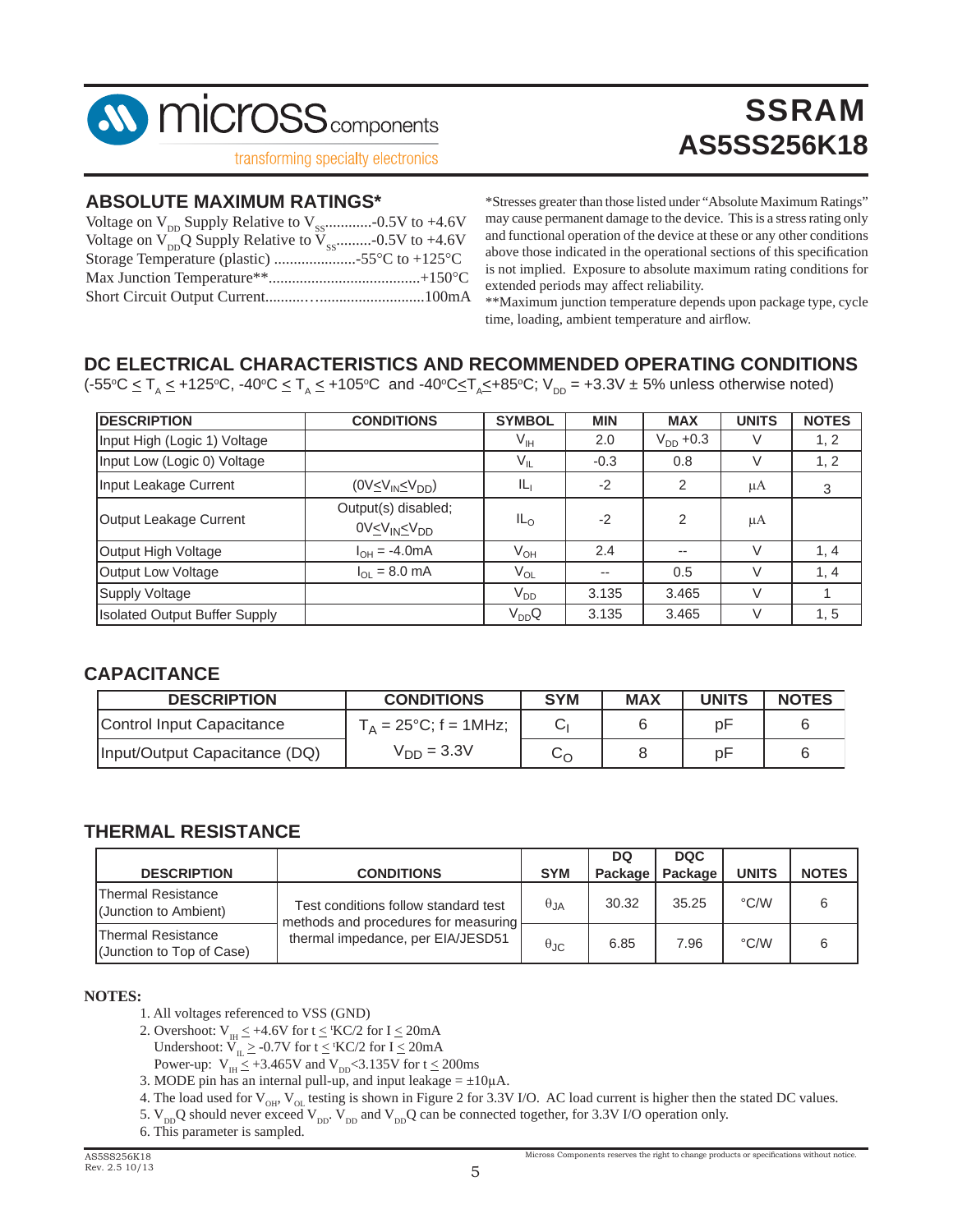

# $\blacksquare_{\mathsf{DD}}$  ELECTRICAL CHARACTERISTICS AND RECOMMENDED OPERATING CONDITIONS<br>(-55°C <u><</u> T<sub>A</sub> < +125°C, -40°C < T<sub>A</sub> < +105°C and -40°C≤T<sub>A</sub>≤+85°C; V<sub>DD</sub> = +3.3V ±5% unless otherwise noted)

|                                    |                                                                                                                                                         |                  |     | <b>MAX</b> |       |               |              |
|------------------------------------|---------------------------------------------------------------------------------------------------------------------------------------------------------|------------------|-----|------------|-------|---------------|--------------|
| <b>PARAMETER</b>                   | <b>CONDITIONS</b>                                                                                                                                       | <b>SYM</b>       | -8  | -9         | $-10$ | <b>UNITSI</b> | <b>NOTES</b> |
| Power Supply Current:<br>Operating | Device selected; all inputs $\leq$ V <sub>IL</sub> or $\geq$ V <sub>IH</sub> ;<br>Cycle time $\geq$ t <sub>kC</sub> (MIN); $V_{DD}$ = MAX; Outputs Open | <b>I</b> DD      | 225 | 205        | 185   | mA            | 2, 3, 4      |
| <b>CMOS Standby</b>                | Device deselected; $V_{DD} = MAX$ ;<br>All inputs $\leq$ Vss +0.2 or $\geq$ V <sub>DD</sub> Q -0.2;<br>All inputs static; CLK frequency =0              | $I_{SB2}$        | 90  | 90         | 90    | mA            | 3, 4         |
| <b>TTL Standby</b>                 | Device deselected; $V_{DD} = MAX$ ;<br>All inputs $\leq$ V <sub>IL</sub> or $\geq$ V <sub>IH</sub> ;<br>All inputs static; CLK frequency = $0$          | <sup>I</sup> SB3 | 120 | 120        | 120   | mA            | 3, 4         |

#### **NOTES:**

- 1.  $V_{DD}Q = +3.3V \pm 5%$
- 2.  $I_{DD}$  is specified with no output current and increases with faster cycle times.  $I_{DD}Q$  increases with faster cycle times and greater output loading.
- 3. "Device deselected" means device is in power-down mode as defined in the truth table. "Device selected" means device is active (not in power-down mode).
- 4. Typical values are measured at 3.3V, 25°C and 15ns cycle time.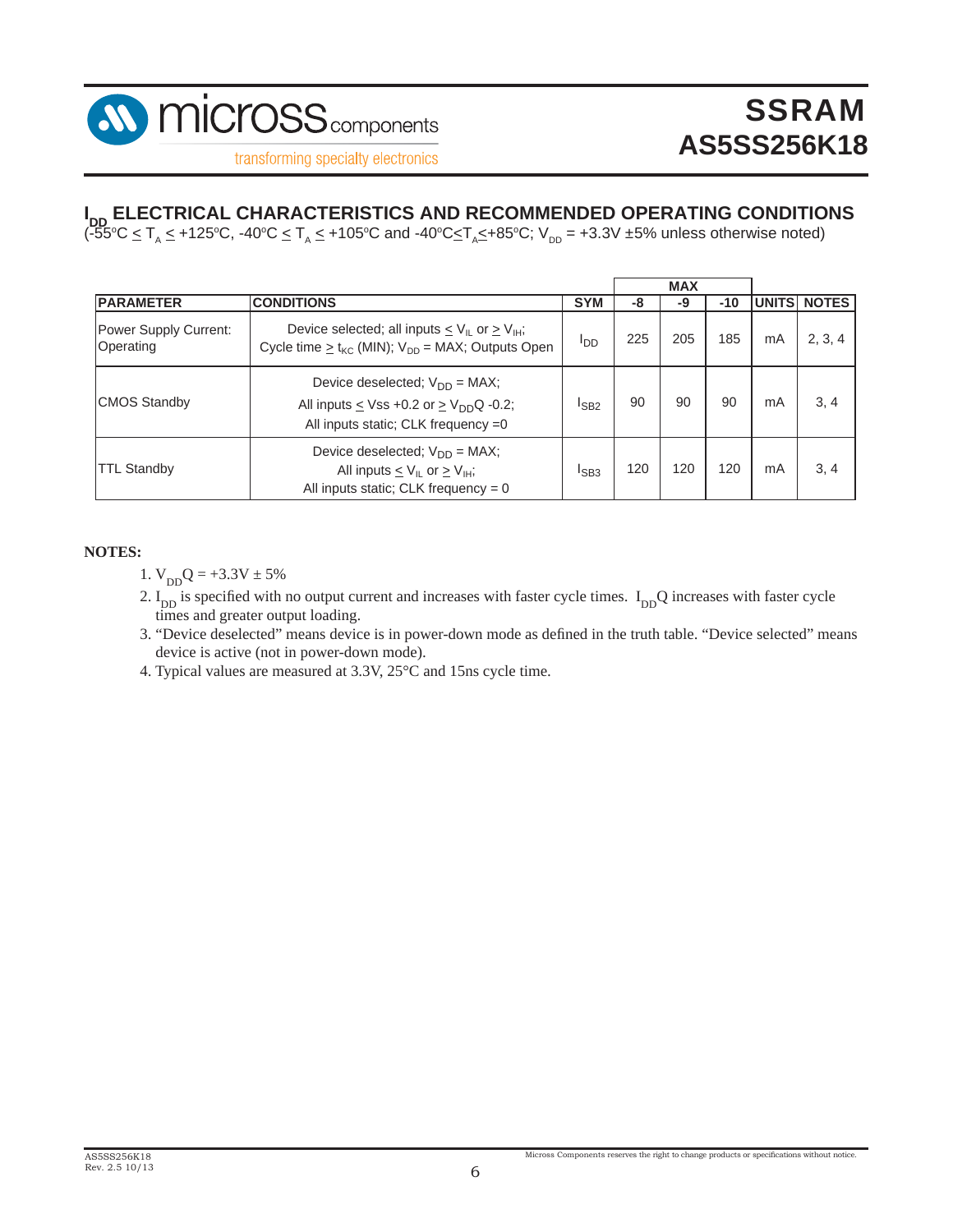

#### **ELECTRICAL CHARACTERISTICS AND RECOMMENDED AC OPERATING CONDITIONS**

(Note 1) -55°C  $\leq$  T<sub>A</sub>  $\leq$  +125°C, -40°C  $\leq$  T<sub>A</sub> $\leq$  +105°C and -40°C $\leq$ T<sub>A</sub> $\leq$ +85°C; V<sub>DD</sub> = +3.3V  $\pm$  5% unless otherwise noted)

| <b>DESCRIPTION</b>                        | <b>SYMBOL</b>     | -8          |            | -9          |            | $-10$       |            | <b>UNITS</b> | <b>NOTES</b>   |
|-------------------------------------------|-------------------|-------------|------------|-------------|------------|-------------|------------|--------------|----------------|
|                                           |                   | <b>MIN</b>  | <b>MAX</b> | <b>MIN</b>  | <b>MAX</b> | <b>MIN</b>  | <b>MAX</b> |              |                |
| <b>CLOCK</b>                              |                   |             |            |             |            |             |            |              |                |
| Clock cycle time                          | $t_{\text{KC}}$   | 8.8         |            | 10          |            | 15          |            | ns           |                |
| Clock frequency                           | $t_{\text{KF}}$   |             | 113        |             | 100        |             | 66         | <b>MHz</b>   |                |
| Clock HIGH time                           | $t_{\mathsf{KH}}$ | 2.5         |            | 3.0         |            | 4.0         |            | ns           | $\overline{2}$ |
| Clock LOW time                            | $t_{\mathsf{KL}}$ | 2.5         |            | 3.0         |            | 4.0         |            | ns           | $\overline{2}$ |
| <b>OUTPUT TIMES</b>                       |                   |             |            |             |            |             |            |              |                |
| Clock to output valid                     | t <sub>KQ</sub>   |             | 7.5        |             | 8.5        |             | 10         | ns           |                |
| Clock to output invalid                   | t <sub>KQX</sub>  | 1.5         |            | 3.0         |            | 3.0         |            | ns           | 3              |
| Clock to output in Low-Z                  | t <sub>KQLZ</sub> | 1.5         |            | 3.0         |            | 3.0         |            | ns           | 3, 4, 5        |
| Clock to output in High-Z                 | t <sub>KQHZ</sub> |             | 4.2        |             | 5.0        |             | 5.0        | ns           | 3, 4, 5        |
| OE\ to output valid                       | t <sub>OEQ</sub>  |             | 4.2        |             | 5.0        |             | 5.0        | ns           | 6              |
| OE\ to output in Low-Z                    | to <sub>ELZ</sub> | $\mathbf 0$ |            | $\mathbf 0$ |            | $\mathbf 0$ |            | ns           | 3, 4, 5        |
| OE\ to output in High-Z                   | t <sub>OEHZ</sub> |             | 4.2        |             | 5.0        |             | 5.0        | ns           | 3, 4, 5        |
| <b>SETUP TIMES</b>                        |                   |             |            |             |            |             |            |              |                |
| <b>Address</b>                            | $t_{AS}$          | 1.5         |            | 1.8         |            | 2.0         |            | ns           | 7,8            |
| Address status (ADSC\, ADSP\)             | t <sub>ADSS</sub> | 1.5         |            | 1.8         |            | 2.0         |            | ns           | 7,8            |
| Address advance (ADV\)                    | $t_{\text{AAS}}$  | 1.5         |            | 1.8         |            | 2.0         |            | ns           | 7, 8           |
| Byte write enables (BWa\-BWb\, GW\, BWE\) | $t_{WS}$          | 1.5         |            | 1.8         |            | 2.0         |            | ns           | 7,8            |
| Data-in                                   | t <sub>DS</sub>   | 1.5         |            | 1.8         |            | 2.0         |            | ns           | 7, 8           |
| Chip enable (CE\)                         | $t_{CES}$         | 1.5         |            | 1.8         |            | 2.0         |            | ns           | 7,8            |
| <b>HOLD TIMES</b>                         |                   |             |            |             |            |             |            |              |                |
| <b>Address</b>                            | $t_{AH}$          | 0.5         |            | 0.5         |            | 0.5         |            | ns           | 7,8            |
| Address status (ADSC\, ADSP\)             | t <sub>ADSH</sub> | 0.5         |            | 0.5         |            | 0.5         |            | ns           | 7,8            |
| Address advance (ADV\)                    | $t_{AAH}$         | 0.5         |            | 0.5         |            | 0.5         |            | ns           | 7,8            |
| Byte write enables (BWa\-BWb\, GW\, BWE\) | $t_{WH}$          | 0.5         |            | 0.5         |            | 0.5         |            | ns           | 7,8            |
| Data-in                                   | $t_{DH}$          | 0.5         |            | 0.5         |            | 0.5         |            | ns           | 7,8            |
| Chip enable (CE\)                         | t <sub>CEH</sub>  | 0.5         |            | 0.5         |            | 0.5         |            | ns           | 7,8            |

#### **NOTES:**

1. Test conditions as specified with the output loading shown in Figure 1 for 3.3V I/O (VDDQ = +3.3V  $\pm$  5%) unless otherwise noted.

2. Measured as HIGH above  $V_{\text{H}}$  and LOW below  $V_{\text{H}}$ .

3. This parameter is measured with the output loading shown in Figure 2 for 3.3V I/O.

4. This parameter is sampled.

5. Transition is measured ±500mV from steady state voltage.

6. OE\ is a "Don't Care" when a byte write enable is sampled LOW.

7. A READ cycle is defined by byte write enables all HIGH or ADSP\ LOW for the required setup and hold times. A WRITE cycle is defined by at least one byte write enable LOW and ADSP\ HIGH for the required setup and hold times.

8. This is a synchronous device. All addresses must meet the specified setup and hold times for all rising edges of CLK when either ADSP\ or ADSC\ is LOW and chip enabled. All other synchronous inputs must meet the setup and hold times with stable logic levels for all rising edges of clock (CLK) when the chip is enabled. Chip enable must be valid at each rising edge of CLK when either ADSP\ or ADSC\ is LOW to remain enabled.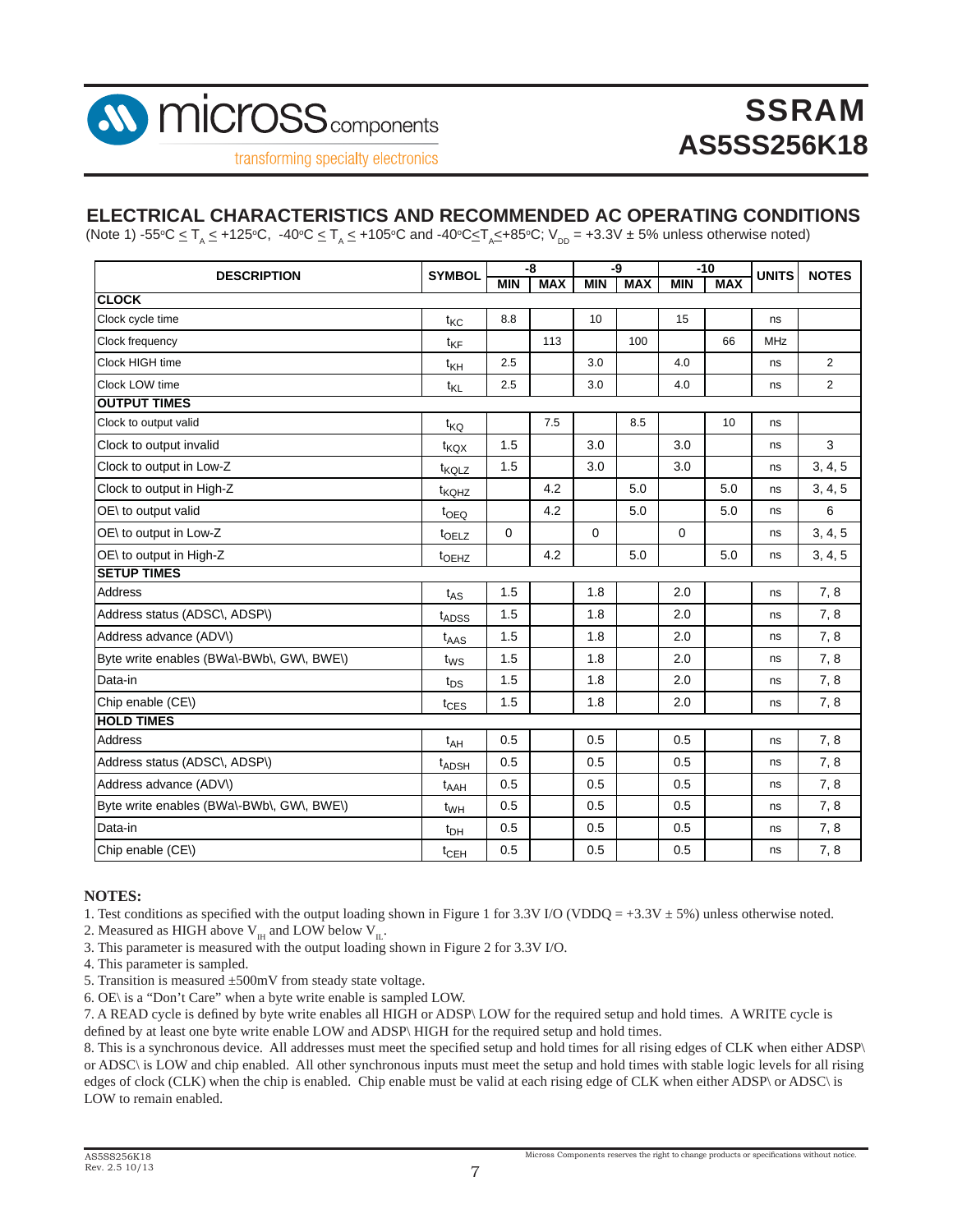

#### **AC TEST CONDITIONS OUTPUT LOADS**

| Input pulse levels            | $V_{\text{IH}} = (V_{\text{DD}}/2.2) + 1.5V$ |
|-------------------------------|----------------------------------------------|
|                               | $V_{II} = (V_{DD}/2.2) - 1.5V$               |
| Input rise and fall times     | 1ns                                          |
| Input timing reference levels | V <sub>DD</sub> /2.2                         |
| Output reference levels       | $V_{DD}Q/2.2$                                |
| Output load                   | See Figures 1 and 2                          |

#### **LOAD DERATING CURVES**

The 256K x 18 Synchronous Burst SRAM timing is dependent upon the capacitive loading on the outputs.

#### **SNOOZE MODE**

SNOOZE MODE is a low-current, "power-down" mode in which the device is deselected and current is reduced to  $I_{SPZ}$ . The duration of SNOOZE MODE is dictated by the length of time ZZ is in a HIGH state. After the device enters SNOOZE MODE, all inputs except ZZ become gated inputs and are ignored.

ZZ is an asynchronous, active HIGH input that causes the device

to enter SNOOZE MODE. When ZZ becomes a logic HIGH,  $I_{SP27}$ 

is guaranteed after the setup time  $t_{ZZ}$  is met. Any READ or WRITE operation pending when the device enters SNOOZE MODE is not quaranteed to complete successfully. Therefore, SNOOZE MODE must not be initiated until valid pending operations are completed.

**SSRAM** 

**AS5SS256K18**



**Fig. 1 OUTPUT LOAD EQUIVALENT**



#### **Fig. 2 OUTPUT LOAD EQUIVALENT**

### **SNOOZE MODE ELECTRICAL CHARACTERISTICS**

| <b>DESCRIPTION</b>                        | <b>CONDITIONS</b> | <b>SYM</b>        | <b>MIN</b> | <b>MAX</b> | <b>UNITS</b> | <b>NOTES</b> |
|-------------------------------------------|-------------------|-------------------|------------|------------|--------------|--------------|
| Current during SNOOZE MODE                | $ZZ \geq V_H$     | $I_{SB2Z}$        |            | 45         | mA           |              |
| ZZ active to input ignored                |                   | tzz               |            | tkc        | ns           |              |
| ZZ inactive to input sampled              |                   | <sup>t</sup> RZZ  | tkc        |            | ns           |              |
| ZZ active to snooze current               |                   | <sup>1</sup> 77Լ  |            | tkc        | ns           |              |
| <b>ZZ</b> inactive to exit snooze current |                   | <sup>T</sup> RZZI |            |            | ns           |              |

**NOTE:** 1. This parameter is sampled.

### **SNOOZE MODE WAVEFORM**

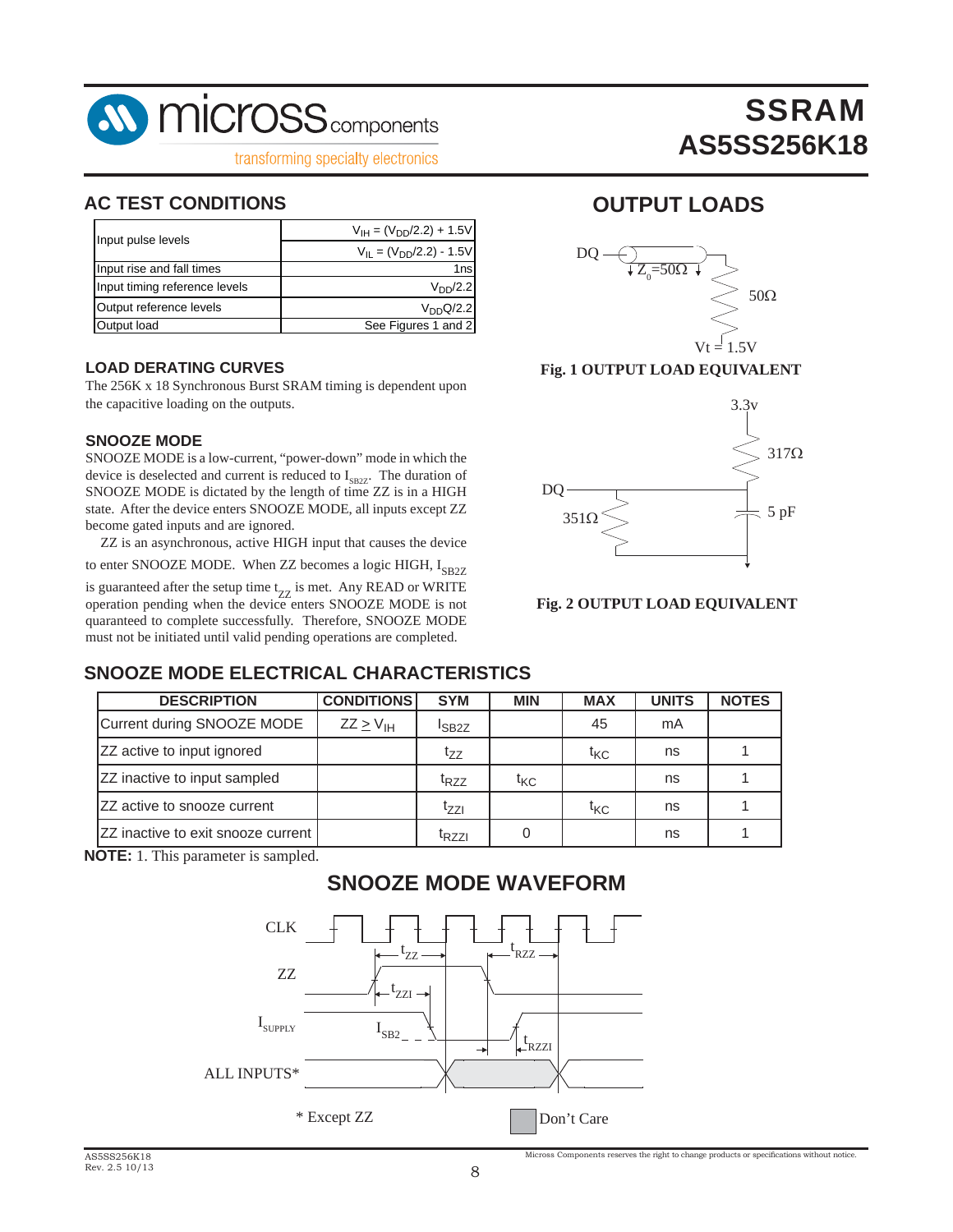

transforming specialty electronics



- **NOTE:** 1. Q(A2) referes to output from address A2. Q(A2+1) refers to output from the next internal burst address following A2.<br>2. CE2\ and CE2 have timing identical to CE\. On this diagram, when CE\ is LOW, CE2\ is LOW an
	-
	- 4. Outputs are disabled  $t_{KQHZ}$  after deselect.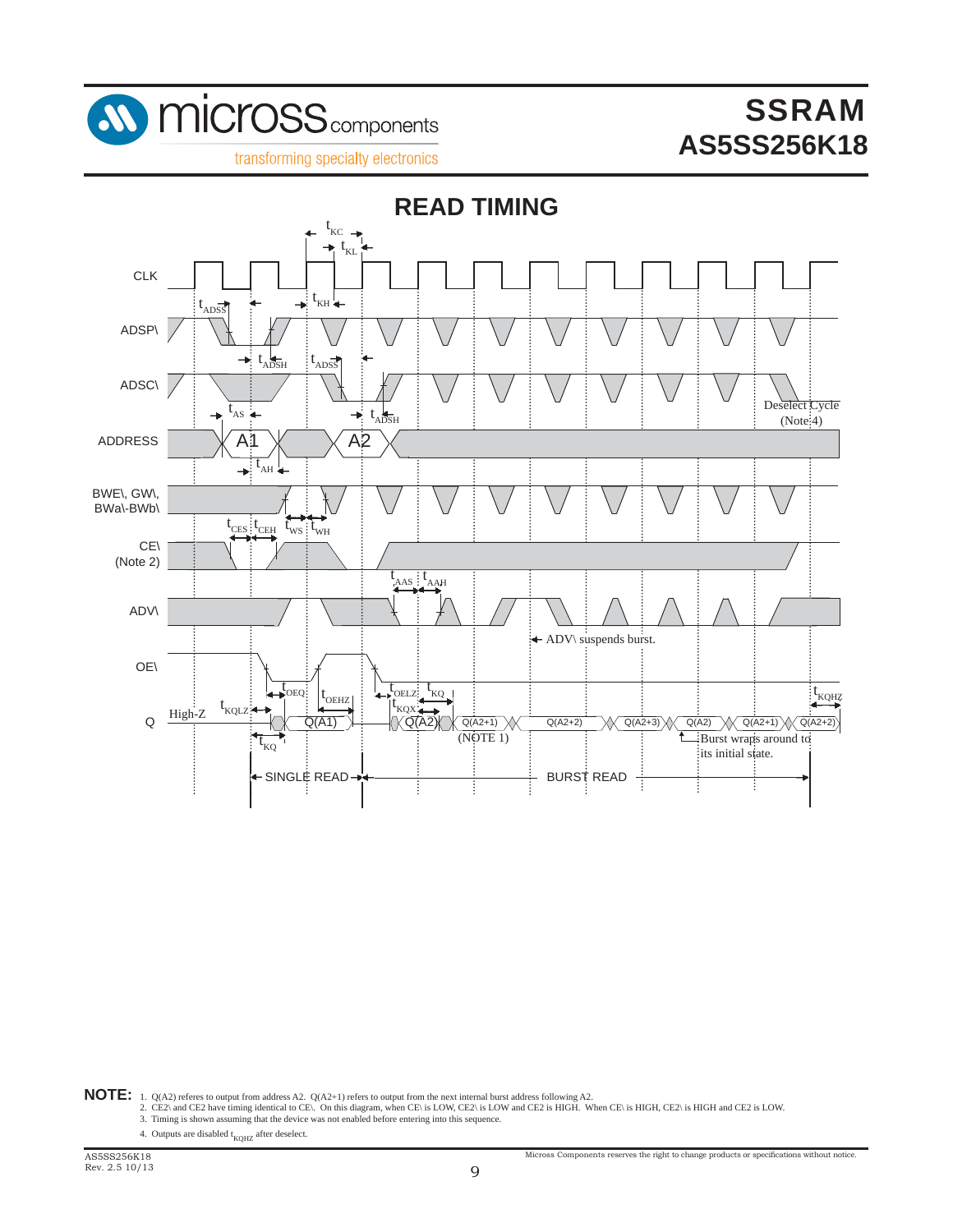

NOTE: 1. D(A2) refers to output from address A2. D(A2+1) refres to output from the next internal burst address following A2.<br>2. CE2\ and CE2 have timing identical to CE\. On this diagram, when CE\ is LOW, CE2\ is LOW and C

- $\sim$  2. OE\ must be HIGH before the input data setup and held HIGH throughout the data hold time. This prevents input/output data contention for the time period of the time period
	-
	- prior to the byte write enable inputs being sampled.<br>4. ADV\ must be HIGH to permit a WRITE to the loaded address.<br>5. Full-width WRITE can be initiated by GW\ LOW; or GW\ HIGH and BWE\, BWa\ and BWb\ LOW.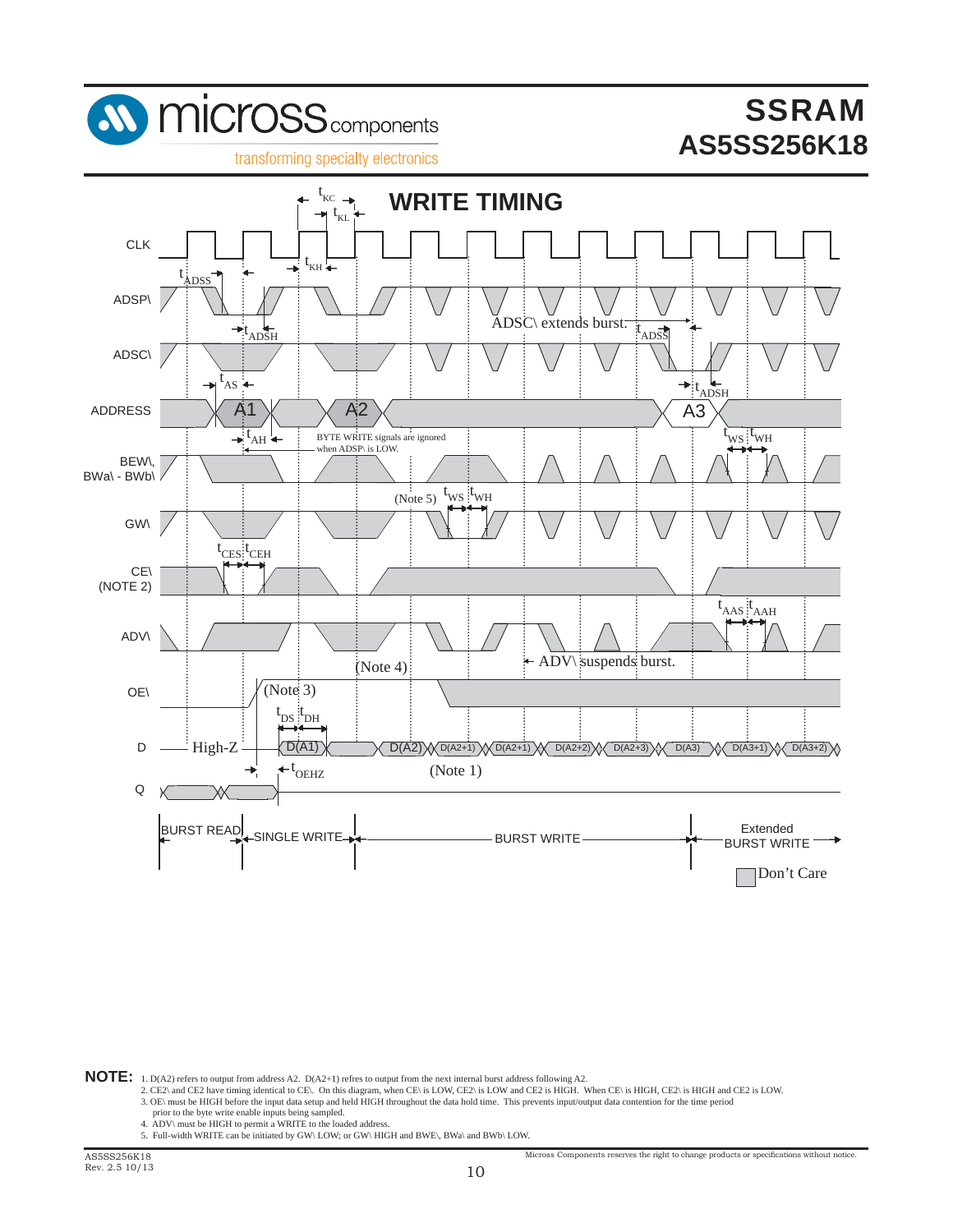





- **NOTE:** 1. Q(A4) refers to output from address A4. Q(A4+1) refers to output from the next internal burst address following A4.<br>2. CE2\ and CE2 have timing identical to CE\. On this diagram, when CE\ is LOW, CE2\ is LOW and 3. The data bus (Q) remains in High-Z following a WRITE cycle unless an ADSP\, ADSC\, or ADV\ cycle is performed.
	- 4. GW\ is HIGH.
	- 5. Back-to-back READs may be controlled by either ADSP\ or ADSC\.
	- 6. Timing is shown assuming that the device was not enabled before entering into this sequence.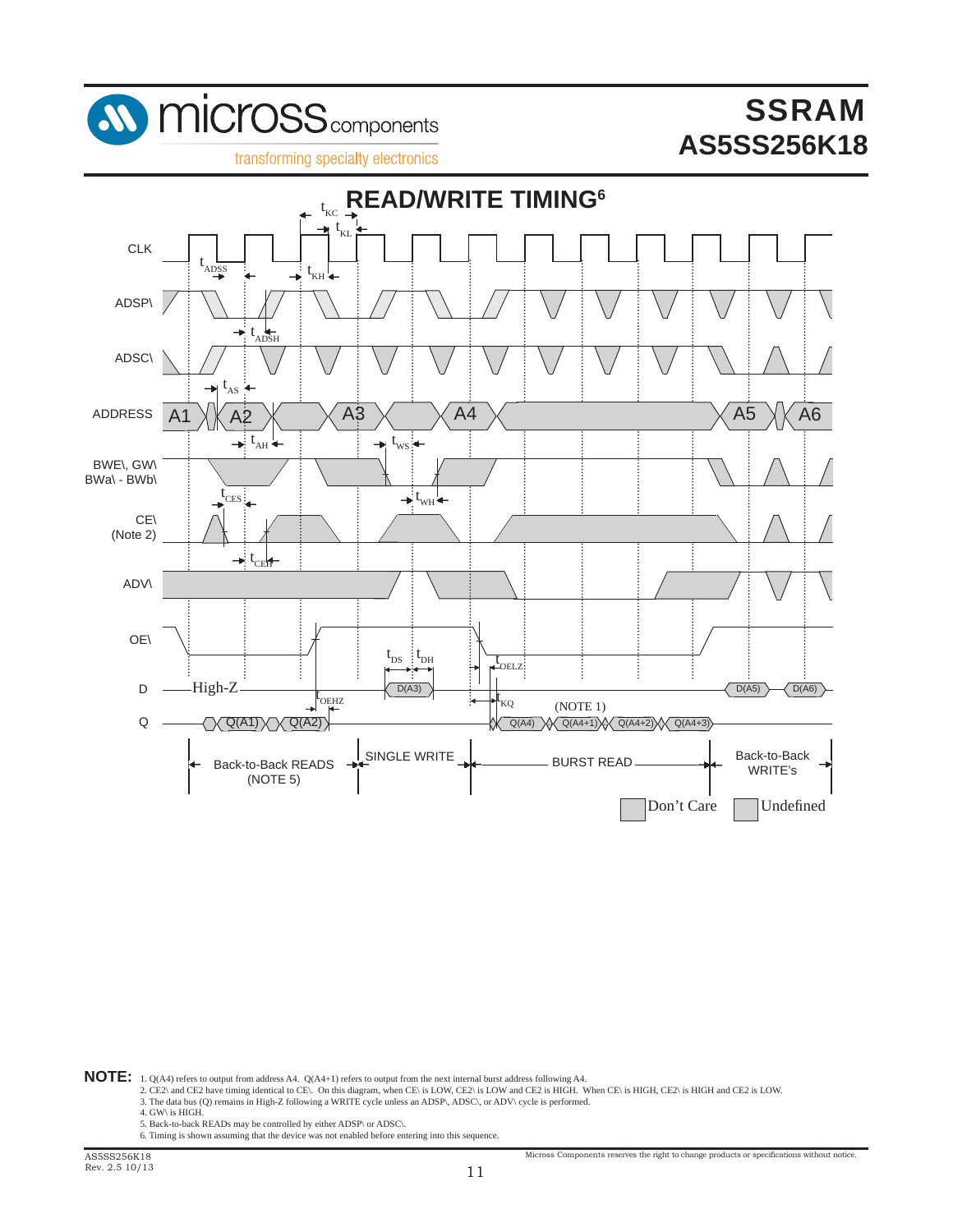

transforming specialty electronics



**NOTE:** 1. All dimensions in Millimeters (MAX/MIN) or typical where noted. 2. Package width and length do not include mold protrusion; allowable mold protursion is 0.25mm per side.

 $\rm{Microsoft}$  components reserves the right to change products or specifications without notice.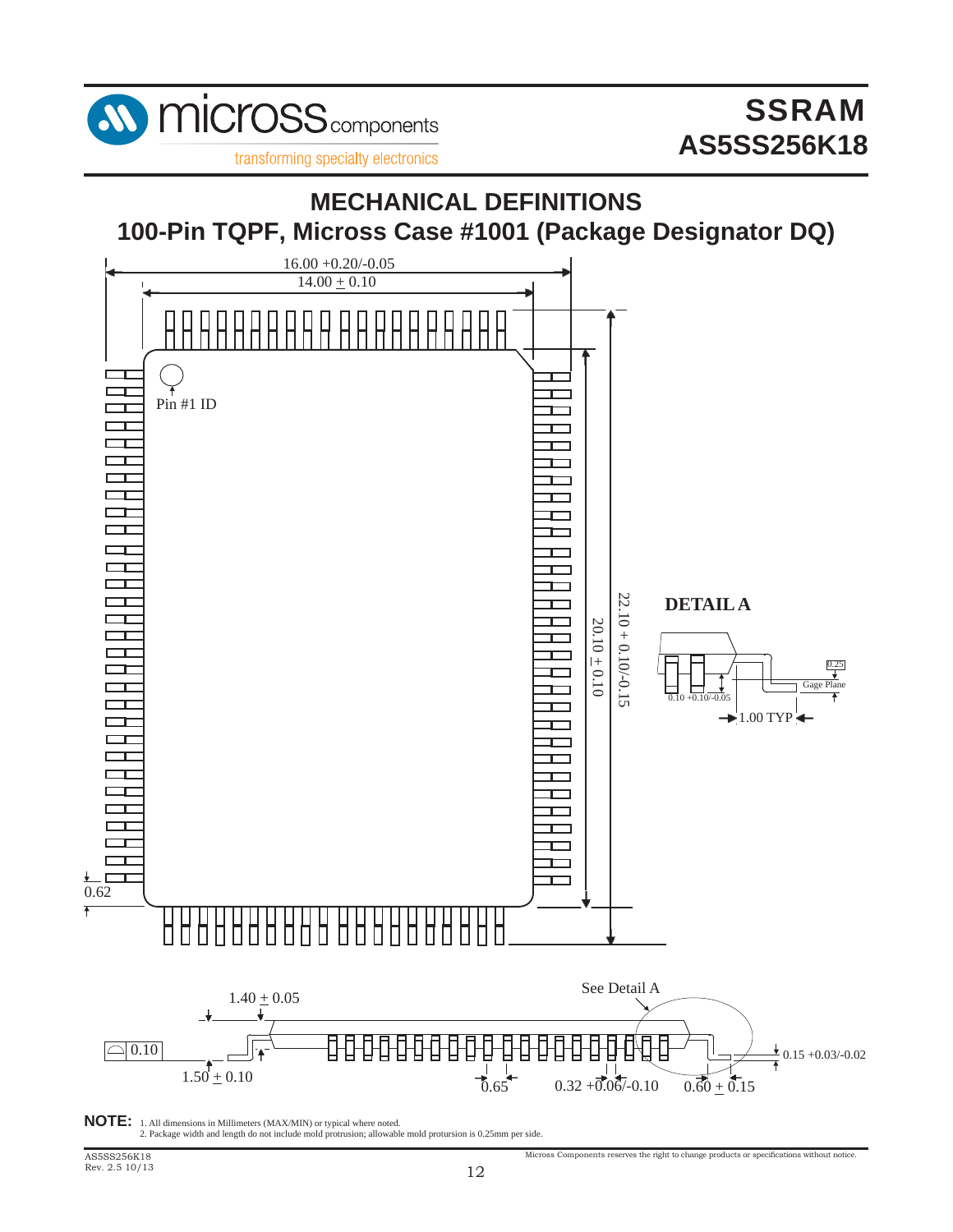

## **ORDERING INFORMATION**

#### **100-Pin TQFP**

EXAMPLE: AS5SS256K18DQ-8/IT

| <b>Device Number</b> | Package<br><b>Type</b> | Speed ns   Process |  |  |
|----------------------|------------------------|--------------------|--|--|
| AS5SS256K18          | DQ                     | -8                 |  |  |
| IAS5SS256K18         | DQ                     | -9                 |  |  |
| AS5SS256K18          |                        | $-10$              |  |  |

#### **\*AVAILABLE PROCESSES**

| $IT = Industrial Temperature Range$ | -40 <sup>o</sup> C to +85 <sup>o</sup> C      |
|-------------------------------------|-----------------------------------------------|
| $ET =$ Enhanced Temperature Range   | -40 <sup>o</sup> C to +105 <sup>o</sup> C     |
| $XT =$ Military Temperature Range   | -55 $\rm{^{\circ}C}$ to +125 $\rm{^{\circ}C}$ |